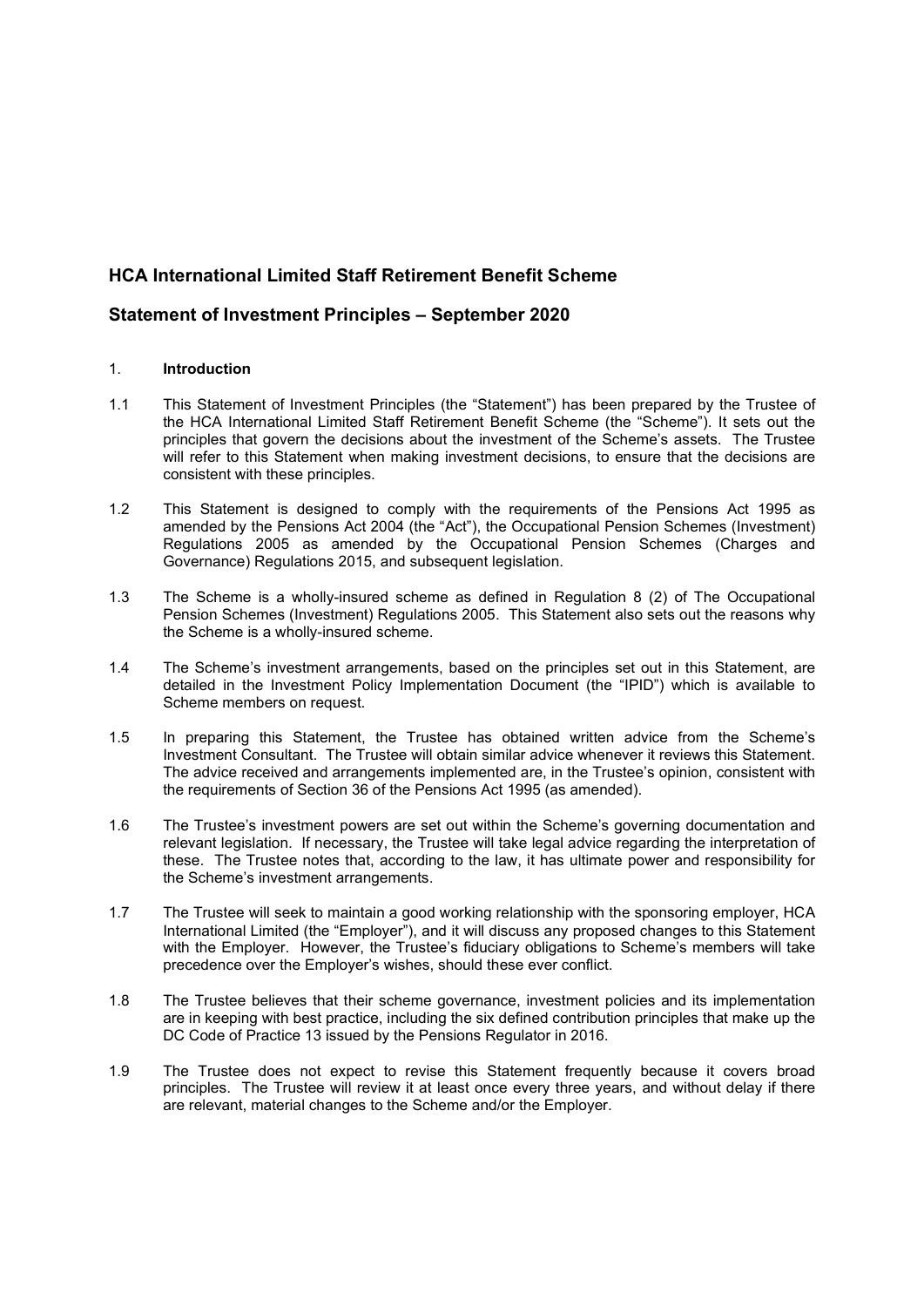### 2. **The Trustee**

- 2.1 The Scheme's assets are held in Trust by the Trustee and its investment powers are set out in the Scheme's Trust Deed.
- 2.2 The Trustee takes some decisions and delegates the balance. When determining which decisions to delegate, the Trustee has taken into account whether it has the appropriate training and is able to secure the necessary expert advice in order to take an informed decision. Further, the Trustee's ability to effectively execute the decision is also considered.

#### 3. **Reasons for the wholly insured approach**

- 3.1 A wholly-insured scheme is where all the assets (excluding cash held in the Trustee's bank account) are held in one or more qualifying insurance policies.
- 3.2 The Trustee considers that a wholly-insured approach is an appropriate arrangement. This route provides lower operational costs than alternative options and provides access to a reasonable range of services including a choice of investment options.
- 3.3 The Trustee will review the continued appropriateness of the wholly-insured approach at least triennially, or immediately after any change in the investment strategy.

#### 4. **Investment Policy**

#### 4.1 **Objectives and Policies**

- The following encapsulates the Trustee's objectives:
	- To make available a range of investment funds that should enable members to tailor their own investment strategy to meet their own individual needs.
	- Offer funds which facilitate diversification and long term capital growth.
	- Offer funds that enable members to reduce risk in their investments as they approach retirement.
	- To restrict the number of funds to avoid unnecessarily complicating members' investment decisions.
- The Trustee recognises that members have differing investment needs and that these may change during the course of members' working lives.
- The Trustee also recognises that members have different attitudes to risk. The Trustee believes that members should make their own investment decisions based on their individual circumstances.
- The Trustee regards its duty as making available a range of investment options (pooled investment funds) sufficient to enable members to tailor their investment strategy to their own needs. A wide range of asset classes have been made available including developed market equities, emerging market equities, bonds, money market instruments, pre-retirement funds, multi-asset funds and multi-asset funds. There are both active and passively managed funds available to members depending on the type of asset class/strategies the funds invest in.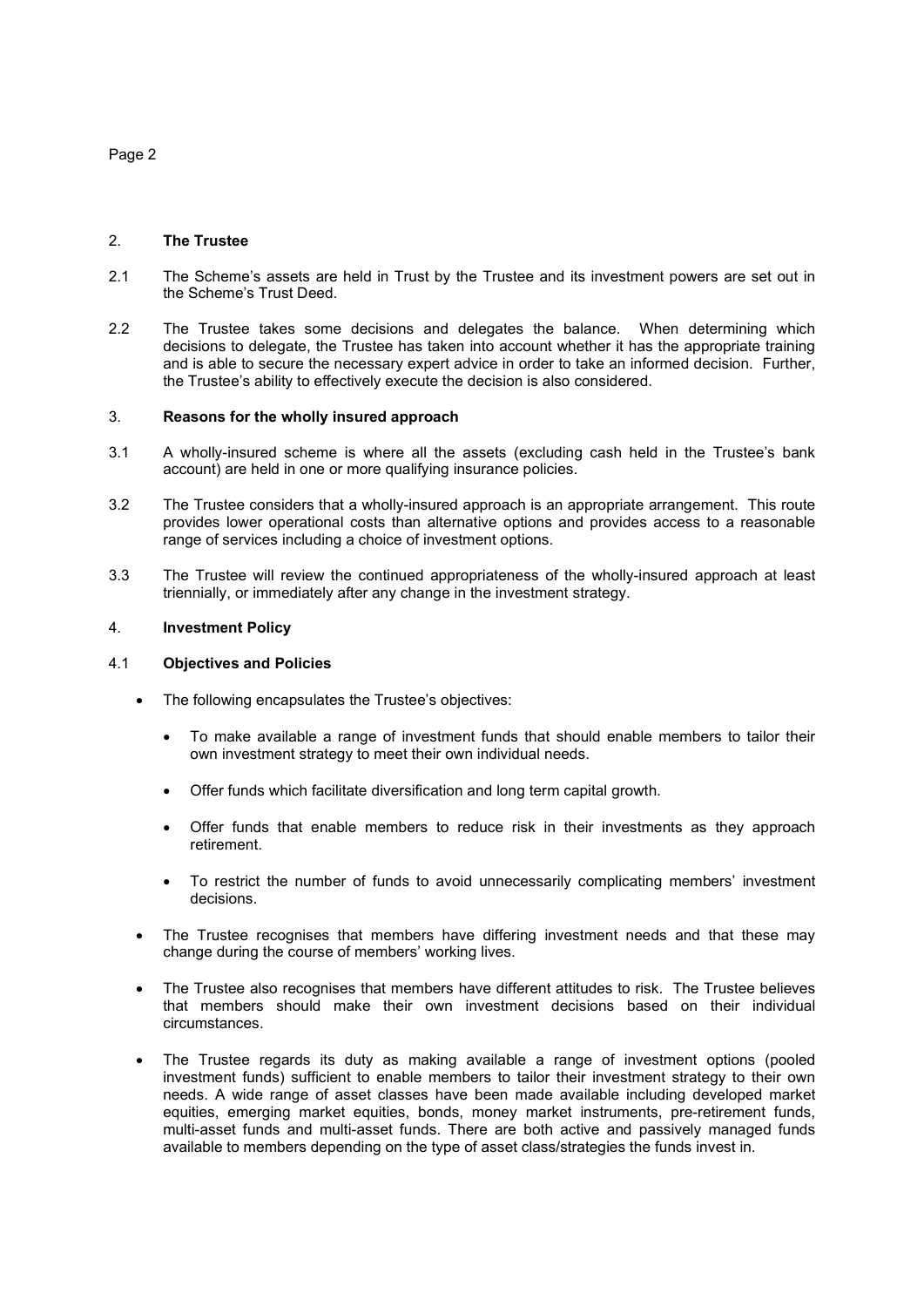- The Trustee also recognises that members may not believe themselves qualified to take investment decisions. As such the Trustee makes available a default investment option. Details on the default investment option are set out in the IPID.
- To provide a default investment option for members who do not make their own investment decisions. More detail regarding the default investment option is provided in Section 5 of this Statement.
- To comply with all relevant legislative requirements.
- The Trustee is responsible for deciding the range of funds to offer, but has no influence on the investment aims of each fund or how the investment managers choose the underlying investments within the funds as the assets are pooled with many other investors to obtain economies of scale. Nevertheless, notwithstanding how the assets are managed, the Trustee has taken investment advice regarding the suitability of the relevant investment vehicles.
- Members' assets are invested in a long-term insurance contract. The assets underlying the insurance contract are invested via daily traded pooled funds, which hold highly liquid assets. The holdings in the funds should be realisable as required, based on either Trustee and / or member demand. The pooled funds are commingled investment vehicles, which are managed by various underlying fund managers. The selection, retention and realisation of assets within the pooled funds are delegated to the respective fund managers in line with the mandates of the funds.
- The Trustee regularly obtains professional advice, monitors and reviews the suitability of the funds provided and from time to time may change the managers or investment options.

## 4.2 **Risk**

The Trustee recognises that there are a number of risks facing members of the Scheme and have taken this into consideration when determining the range of funds to offer to members.

The main risks faced by members which the Trustee has taken into account are listed below. The Trustee has considered these risks when setting the investment strategy and ultimately the choice of funds made available to members as detailed in the IPID.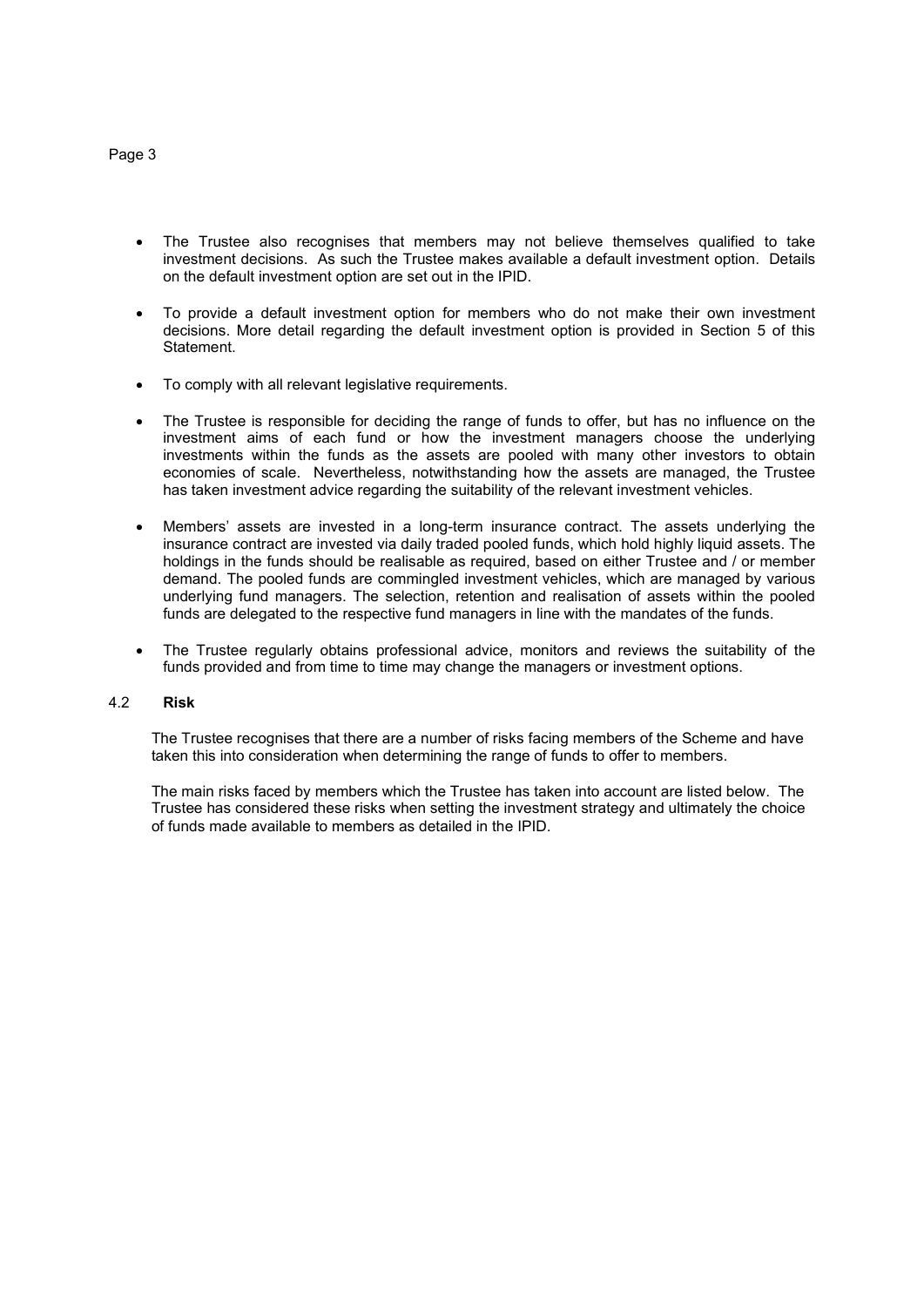| <b>Type of</b><br><b>Risk</b> | <b>Risk</b>                                 | <b>Description</b>                                                                                                                                                        | How is the risk monitored and<br>managed?                                                                                                                                                                                                                                                                                                                                                               |
|-------------------------------|---------------------------------------------|---------------------------------------------------------------------------------------------------------------------------------------------------------------------------|---------------------------------------------------------------------------------------------------------------------------------------------------------------------------------------------------------------------------------------------------------------------------------------------------------------------------------------------------------------------------------------------------------|
| Market risks                  | Inflation risk                              | If investment returns lag<br>inflation over the period of<br>membership, the real (i.e. post<br>inflation) value of the<br>members' individual accounts<br>will decrease. | The Trustee makes available a range of<br>funds, across various asset classes.                                                                                                                                                                                                                                                                                                                          |
|                               |                                             |                                                                                                                                                                           | The Trustee expects the long-term<br>return on those investment options that<br>invest predominately in equities and<br>other growth-seeking assets (e.g.<br>diversified growth funds) to exceed price<br>inflation and general salary growth. In<br>addition, an index-linked gilt fund is<br>offered to maintain purchasing power for<br>members looking for a lower risk<br>alternative to equities. |
|                               | Currency risk                               | The risk that fluctuations in<br>foreign exchange rates will<br>cause the value of overseas<br>investments to fluctuate.                                                  |                                                                                                                                                                                                                                                                                                                                                                                                         |
|                               |                                             |                                                                                                                                                                           | Members are able to set their own<br>investment allocations, in line with their<br>risk tolerances.                                                                                                                                                                                                                                                                                                     |
|                               | Credit risk                                 | The risk that the issuer of a<br>financial asset, such as a<br>bond, fails to make the<br>contractual payments due.                                                       | Within active funds, management of<br>many of these market risks is the<br>responsibility of the investment<br>manager.                                                                                                                                                                                                                                                                                 |
|                               |                                             |                                                                                                                                                                           | Lifestyle strategies are available, which<br>invest in assets expected to offer<br>positive real returns in the long term and                                                                                                                                                                                                                                                                           |
|                               | Equity, property<br>and other price<br>risk | The risk that market<br>movements leads to a<br>substantial reduction in the<br>value of a member's savings.                                                              | progressively switch investments into<br>lower risk assets as the member<br>approaches their Target Retirement<br>Age.                                                                                                                                                                                                                                                                                  |
|                               |                                             |                                                                                                                                                                           | The asset allocations for the default<br>investments strategies are set with the<br>intention of diversifying these risks to<br>reach a level of risk deemed<br>appropriate.                                                                                                                                                                                                                            |
| Liquidity risk                |                                             | This refers to the risk of<br>members not being able to<br>readily realise their<br>investments.                                                                          | Members invest in a range of daily dealt<br>and daily priced pooled investment<br>vehicles that facilitate the availability of<br>assets to meet benefit outflows.                                                                                                                                                                                                                                      |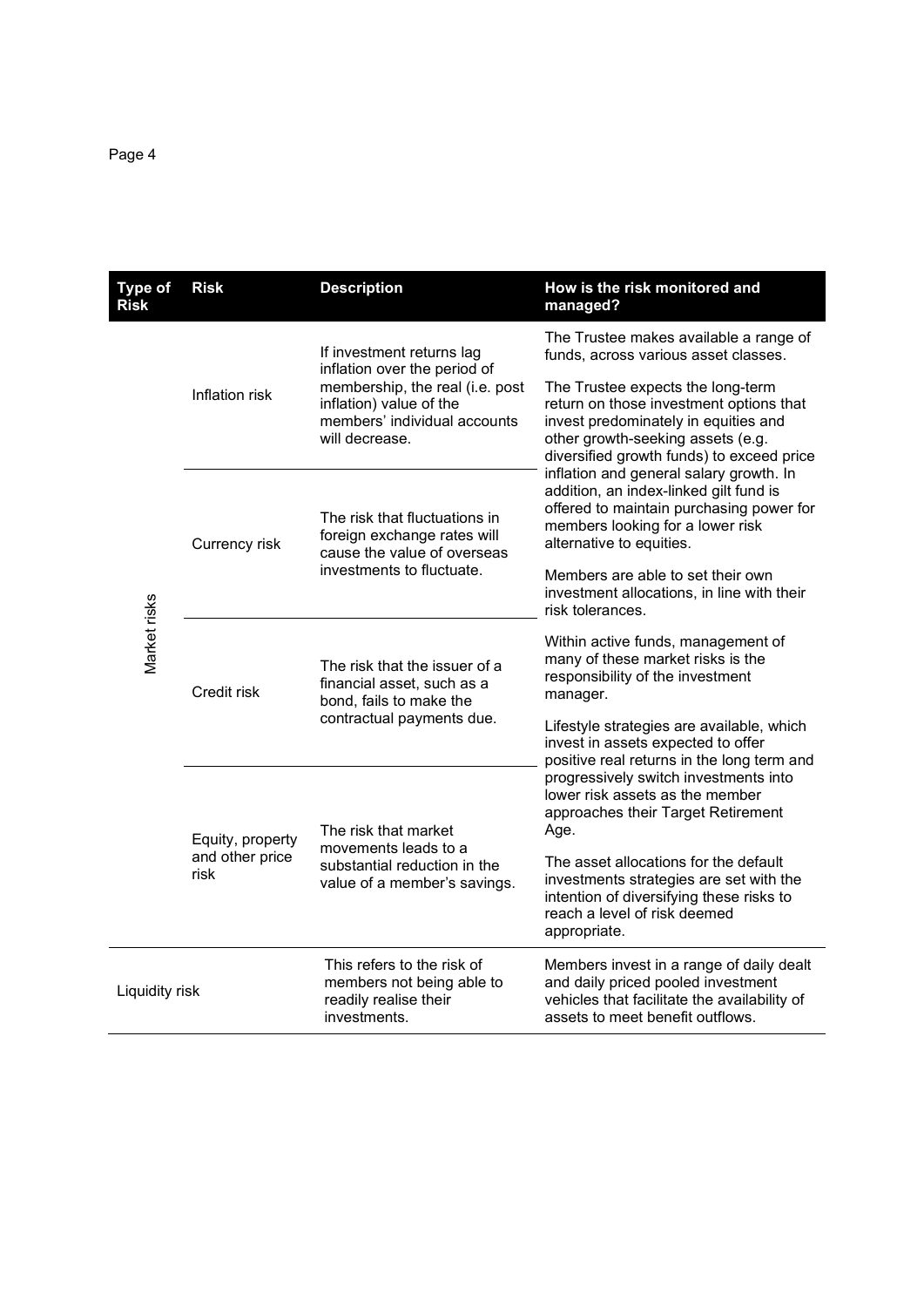|                                                   | The risk that the appointed<br>investment managers<br>underperform Trustee<br>expectations, fail to carry out<br>operational tasks, do not<br>ensure safe-keeping of assets<br>or breach agreed guidelines. | The Trustee regularly reviews the<br>investment managers and take<br>professional advice as appropriate.                                                                                                                               |
|---------------------------------------------------|-------------------------------------------------------------------------------------------------------------------------------------------------------------------------------------------------------------|----------------------------------------------------------------------------------------------------------------------------------------------------------------------------------------------------------------------------------------|
| Investment Manager risk                           |                                                                                                                                                                                                             | The Trustee monitors the active<br>managers' performance on a quarterly<br>basis and compares the investment<br>returns with the appropriate<br>performance objective to ensure<br>continuing acceptable performance.                  |
|                                                   |                                                                                                                                                                                                             | Passively<br>managed funds are also<br>offered to provide members with the<br>option of avoiding active management<br>risk.                                                                                                            |
|                                                   | The risk that a member's<br>investments will be<br>inappropriate relative to how<br>they take benefits from the<br>Scheme, resulting in less<br>favourable, retirement<br>outcomes                          | A wide range of funds is made available<br>to members which are deemed sufficient<br>to enable members to invest<br>appropriately for how they wish to take<br>their benefits.                                                         |
| <b>Pension Conversion risk</b>                    |                                                                                                                                                                                                             | The default option is a lifestyle strategy.<br>The appropriateness of the retirement<br>destination is reviewed as part of the<br>triennial strategy review.                                                                           |
|                                                   |                                                                                                                                                                                                             | Lifestyle strategies automatically switch<br>member assets into investments whose<br>value is expected to be less volatile<br>relative to how the member wishes to<br>access their pension savings as they<br>approach retirement age. |
| Environmental, Social and<br>Corporate Governance | The risk that ESG factors,<br>including climate change, have<br>a financially material impact on                                                                                                            | The management of ESG related risks is<br>delegated to investment managers, with<br>oversight from the Trustee via quarterly<br>investment monitoring reports.                                                                         |
| ("ESG") risk                                      | the return of the Scheme's<br>assets.                                                                                                                                                                       | See Section 8 of this Statement for the<br>Trustee's responsible investment and<br>corporate governance statement.                                                                                                                     |

## 4.3 **Expected Return**

The funds available are expected to provide an investment return relative to the level of risk associated with each fund.

The balance between the different kinds of investments is the member's decision. This balance will determine the expected return on a member's assets and should be related to the member's own risk appetite and tolerance.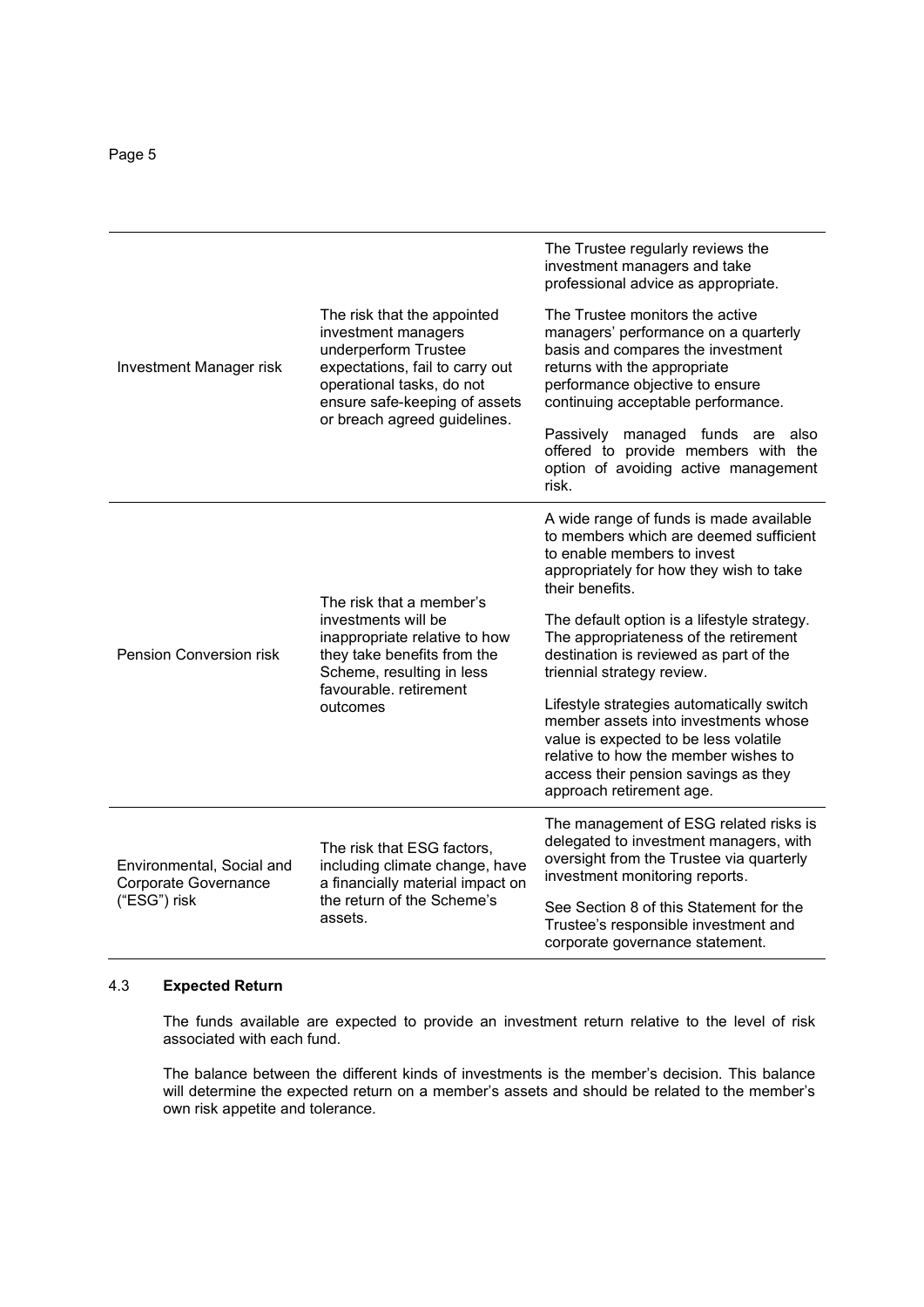The Trustee believes that the range of funds offered should provide a range of returns suitable for the membership as a whole.

## 4.4 **Financially Material Considerations**

The items set out in Section 4 of this Statement are those that the Trustee considers to be financially material considerations, in addition to those in Section 8. The financially material considerations in relation to the default investment option are provided in more detail in Section 5 below. The Trustee believes that the appropriate time horizon within which to assess these considerations should be viewed at the member level. This will be dependent on the member's age and when they expect to retire.

## 5. **Default Investment Option**

Typically, a proportion of members will actively choose the default option because they feel it is most appropriate for them. However, the vast majority of DC scheme members do not make an active investment decision and are invested in the default investment option. Hence, the Trustee has made available a default investment option, the "*Target Cash Path*". The Trustee considers the default to be appropriate for a member intending to take their retirement savings as a tax-free cash lump sum in their entirety. The Trustee recognises that this will not be appropriate for all members and therefore encourages members to make their own investment decisions.

## 5.1 **The Objectives of the Default Investment Option**

The Trustee's objectives in relation to the default investment option, and the ways in which the Trustee seeks to achieve these, are detailed below:

(1) To generate returns in excess of inflation during the "growth" phase of the strategy.

*The default option's growth phase invests 100% of members' savings in the FL MyM Mercer Growth/Balanced Fund which is a pooled multi-asset fund that invests in a wide range of asset classes, including global equities, fixed income and alternative asset classes. These*  investments are expected to provide long-term growth with some protection against inflation *erosion. The diversified range of assets used is expected to dampen the volatility associated*  with equities. The downside risk from an equity market downturn is mitigated through *diversification.* 

(2) To provide a strategy that reduces investment risk for members as they approach retirement.

*As a member's pot grows, investment risk will have a greater impact on members' retirement outcomes. Therefore, the Trustee believes that a default investment option that seeks to reduce investment risk as the member approaches retirement is appropriate. This is achieved via automated lifestyle switches over an eight-year switching period from growth seeking assets to assets designed to be lower risk relative to the targeted form of benefits.* 

(3) To offer to members assets at retirement that are broadly appropriate for an individual to take their whole fund as cash.

*At the selected retirement date, 100% of the member's assets will be invested in the FL MyM Mercer Cash Fund, the explicit allocation to cash is designed to assist members in taking a their benefits as a cash lump sum in their entirety at retirement.*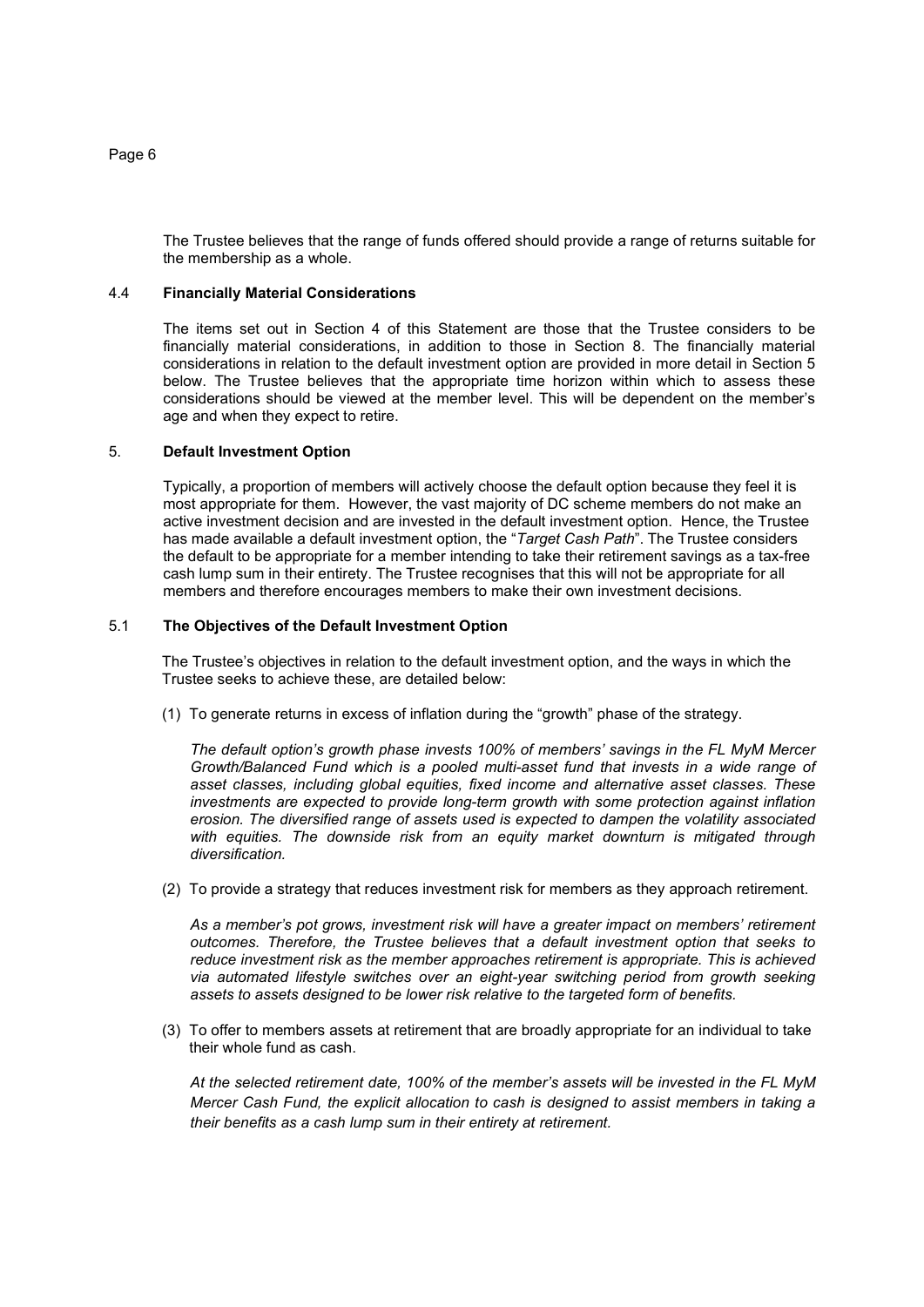# 5.2 **Policies in relation to the Default Investment Option**

- The default investment option manages investment and other risks throughout a member's lifetime via a strategic asset allocation consisting of equities, alternatives, bonds and money market instruments.
- Risk is not considered in isolation, but in conjunction with expected investment returns and outcomes for members. In designing the default investment option, the Trustee has explicitly considered the trade-off between risk and expected returns.
- If members wish to, they can opt to choose their own investments on joining, but also at any other future date.
- Assets in the default investment option are invested in the best interests of members and beneficiaries, taking into account the profile of members.
- Members are supported by clear communication regarding the aims of the default investment option and the access to alternative investment approaches, including two alternative lifestyle strategies targeting annuity purchase and drawdown.
- Members do not have to take their retirement benefits in line with those targeted by the default investment option; the target benefits are merely used to determine the investment strategy held pre-retirement. Further details of the other lifestyle options can be found in the Investment Policy Implementation Document (IPID).
- Assets in the default investment option are invested in a long-term insurance contract. The assets underlying the insurance contract are invested via daily traded pooled funds, which hold highly liquid assets. The holdings in the funds should be realisable as required, based on either Trustee and / or member demand. The pooled funds are commingled investment vehicles, which are managed by various underlying fund managers. The selection, retention and realisation of assets within the pooled funds are delegated to the respective fund managers in line with the mandates of the funds.
- Assets in the default option are ultimately invested in a manner which aims to ensure the security, quality, liquidity, and profitability of a member's portfolio as whole.
- Assets are invested mainly on regulated markets.
- 5.3 Taking into account the current demographics of the Scheme's membership and the Trustee's views of how the membership will behave at retirement, the Trustee believes that the current default option is appropriate. However, members' retirement patterns and membership demographics can change over time. Hence, the Trustee will monitor actual experience in these areas over time with a view of assessing the continued suitability of the Target Cash Path as the default investment option. The Trustee will review the suitability of the default investment option over time, at least triennially, or after significant changes to the Scheme's demographic, if sooner.
- 5.4 Appendices A, B, C and D also include details of additional defaults that were created as a result of investment changes in 2016.

## 6. **Investment Strategy**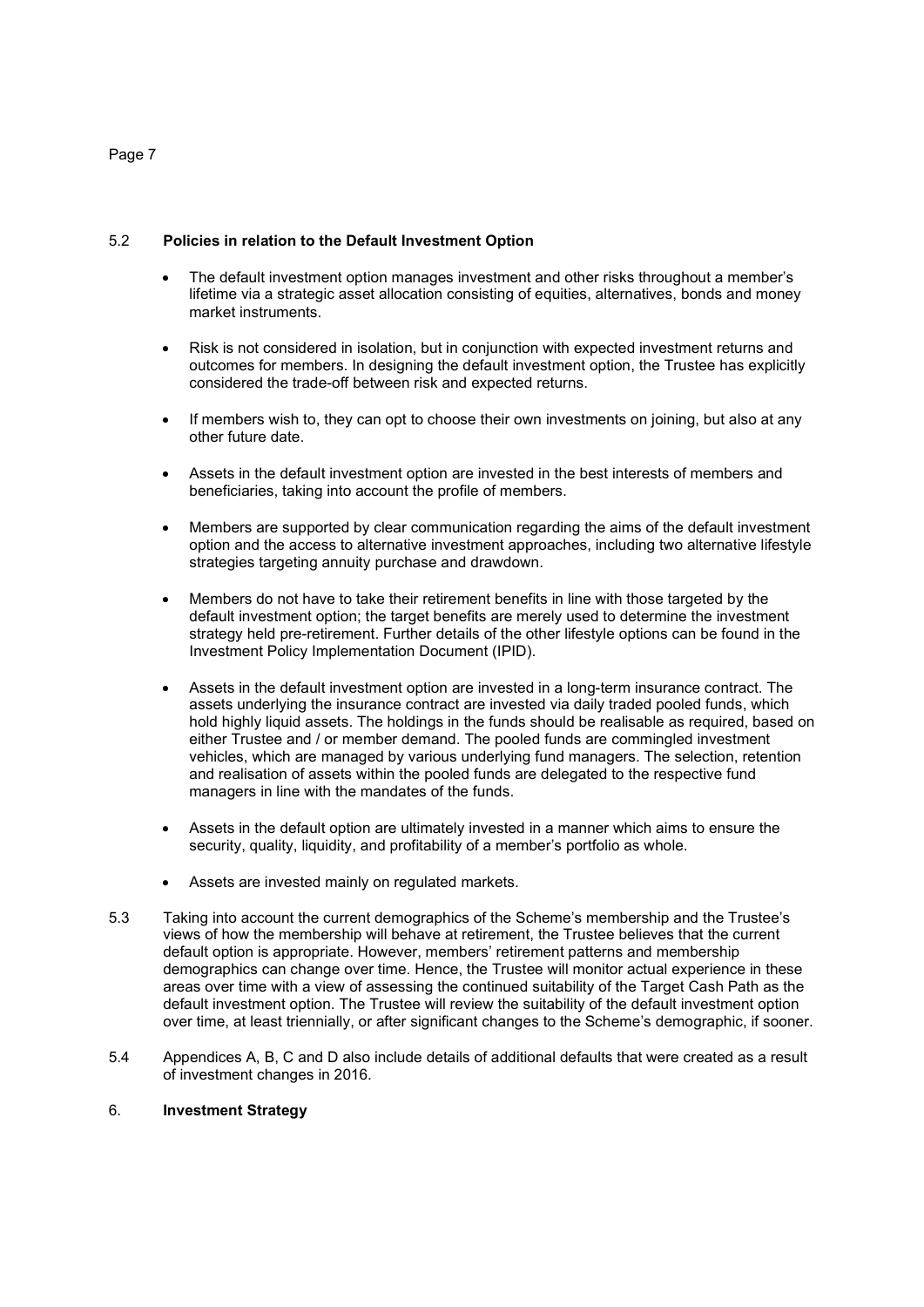- 6.1 The Trustee has determined an investment strategy to meet a range of member needs taking into account the risks set out above.
- 6.2 More information on the investment strategy is detailed in the IPID.

#### 7. **Day-to-Day Management of the Assets**

- 7.1 The Trustee delegates the day-to-day management of the assets to professional Investment Managers who are regulated by the Financial Conduct Authority. The Trustee has appointed a Fund Provider to provide access to investment manager funds. The Fund Provider is regulated by the Financial Conduct Authority and the Prudential Regulation Authority.
- 7.2 The Trustee has taken steps to satisfy themselves that the Fund Provider and underlying fund managers have the appropriate knowledge and experience for managing the Scheme's investments and they are carrying out their work competently.
- 7.3 The Trustee regularly reviews the continuing suitability of the Scheme's investments including the appointed Fund Provider and the funds utilised, and these may be amended from time to time. However, any such adjustments would be done with the aim of ensuring the overall level of risk is consistent with that targeted.
- 7.4 Details of the appointed Fund Provider and the funds available can be found in the IPID.

#### 8. **Responsible Investment and Corporate Governance**

- 8.1 The Trustee believes that good stewardship can create and preserve value for companies and markets as a whole and can therefore enhance long-term portfolio performance, and is therefore in the best interests of the Scheme's beneficiaries and aligned with fiduciary duty.
- 8.2 The Trustee believes that Environmental, Social and Corporate Governance ("ESG") issues may have a material impact on investment risk and return outcomes, thereby affecting the performance of investment portfolios and should therefore be considered as part of the Scheme's investment process.
- 8.3 The Trustee has delegated responsibility for the selection, retention and realisation of investments to the investment managers. The Trustee's policy is that the extent to which ESG factors, including climate change considerations, and exercising voting rights and stewardship obligations attached to the investments, are taken into account in these decisions is left to the discretion of the investment managers.
- 8.4 The investment managers who are registered with the FCA are expected to act in accordance with their own corporate governance policies and current best practice, as well as comply with the UK Corporate Governance Code and UK Stewardship Code, including public disclosure of compliance via an external website.The Trustee encourages best practice in terms of activism.
- 8.5 Given the fact that the Scheme invests in a wholly-insured arrangement with investments in pooled vehicles, the Trustee accepts that its ability to influence the underlying investment managers' consideration of ESG matters when investing, is limited.
- 8.6 Currently, member views on financial and non-financial matters are not taken into consideration in the selection, retention and realisation of assets.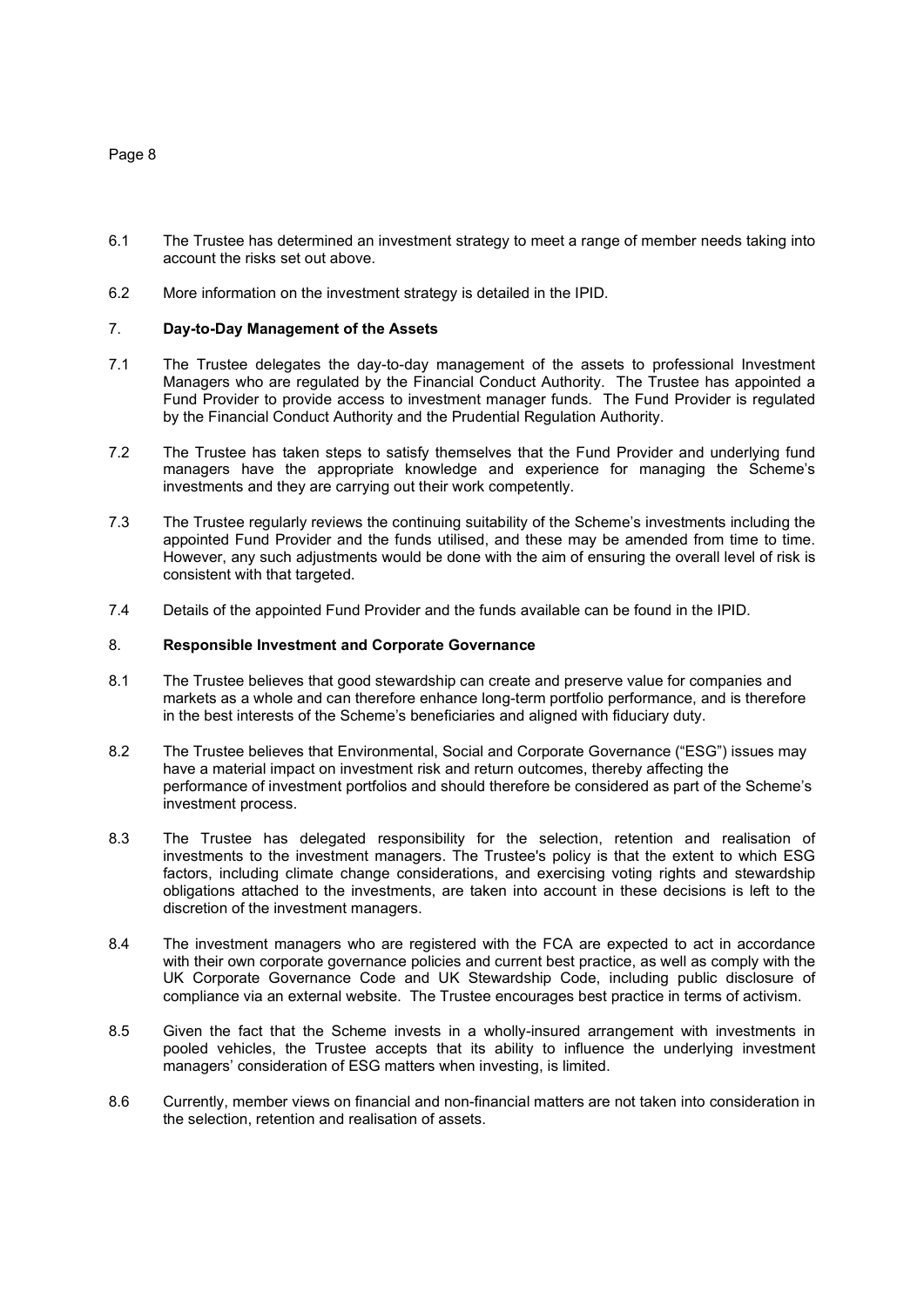8.7 However, the Trustee welcomes member views, and members have a range of methods of making their views known.

## 9. **Implementation and Engagement Policy**

#### 9.1 **Aligning Manager Investments Strategy and Decisions with Trustee's policies**

Investment managers are appointed based on their capabilities and, therefore, their perceived likelihood of achieving the expected return and risk characteristics required for the asset class being selected. These characteristics will differ for each asset class so appointing a single manager is unlikely to be the most appropriate approach.

The Trustee will seek guidance from the Investment Consultant, where appropriate, for their forward looking assessment of a manager's ability to outperform over a full market cycle. This view will be based on the Investment Consultant's assessment of the manager's idea generation, portfolio construction, implementation and business management, in relation to the particular investment fund that the Scheme offers to its members. The Investment Consultant's manager research ratings assist with due diligence and are used in decisions around selection, retention and realisation of manager appointments. The manager ratings are incorporated into the Trustee's monitoring reports

The Trustee will review an appointment if the investment objective for a manager's fund changes to ensure it remains appropriate and consistent with the Trustee's wider investment objectives.

As the Trustee invests in pooled investment vehicles they accept that they have no ability to influence investment managers to align their decisions with the Trustee's policies set out in this Statement. However, appropriate mandates can be selected to align with the overall investment strategy.

The underlying investment managers are made aware that their continued appointment is based on their success in delivering the mandate for which they have been appointed to manage. If the Trustee is dissatisfied, then it will look to review the appointment. The process for assessing satisfaction with the managers is set out in Section 9.3.

## 9.2 **Encouraging Long-Term Focus and Consideration of Social and Environmental Issues**

The Trustee will also consider the Investment Consultant's assessment of how each investment manager embeds ESG into its investment process and how the manager's responsible investment philosophy aligns with the Trustee's responsible investment policy. This includes the investment managers' policy on voting and engagement. The Trustee will use this assessment in decisions around selection, retention and realisation of manager appointments.

The Trustee can regularly review the decisions made by the managers, including voting history (in respect of equities) and engagement activity, and can challenge such decisions to try to ensure the best long term performance over the medium to long term.

The Trustee reviews an annual stewardship monitoring report, which includes details of voting and engagement activities associate with each of the funds invested in. The Trustee can challenge manager decisions that appear out of line with the investment fund's objectives or the objectives/policies of the scheme.

The Trustee reviews the investment managers' compliance against the UK Stewardship Code on an annual basis.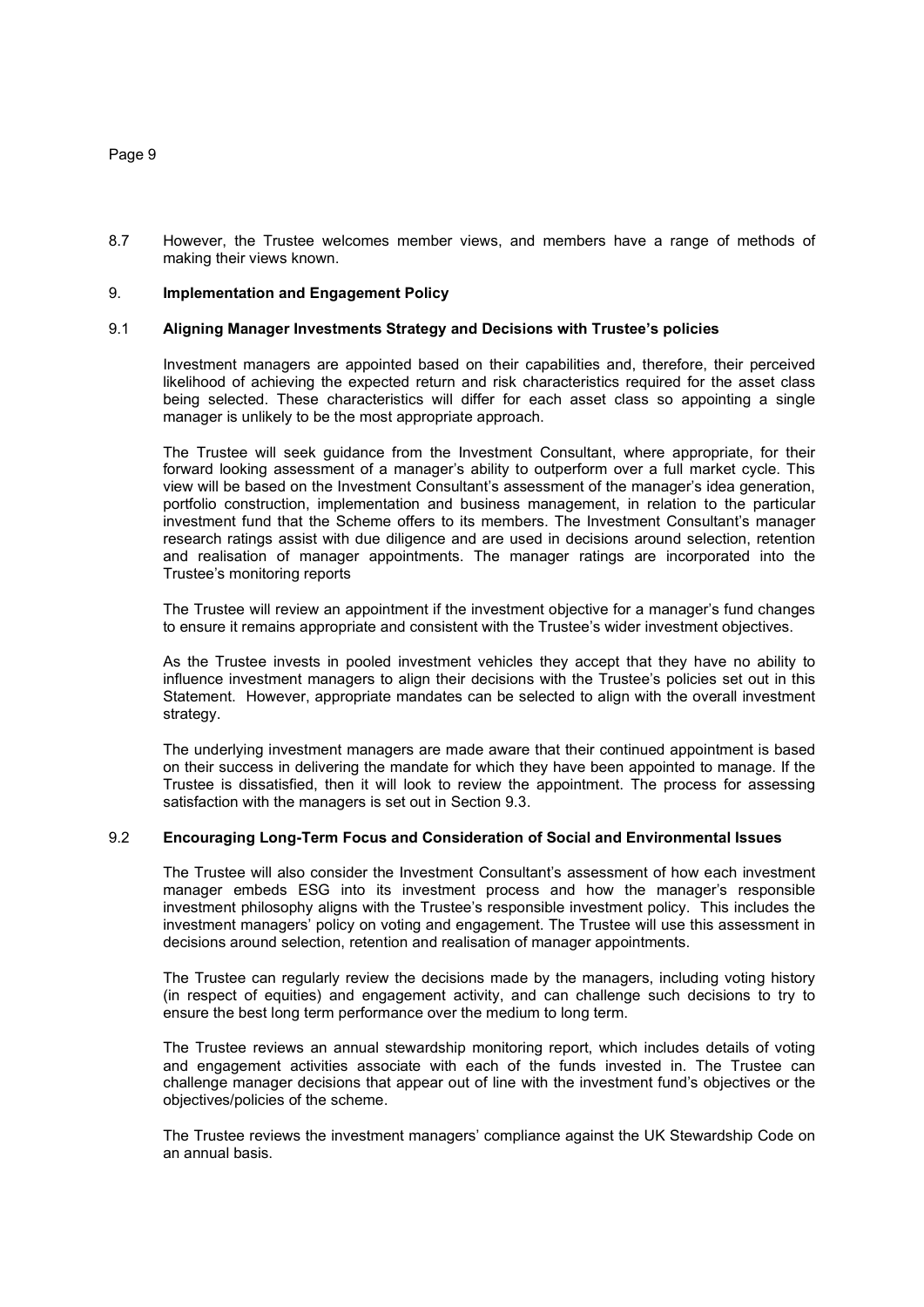Investment managers are aware that their continued appointment is based on their success in delivering the mandate for which they have been appointed to manage. If the Trustee is dissatisfied, then it will look to replace the manager.

## 9.3 **Evaluating Investment Manager Performance**

The Trustee focuses on longer-term performance but shorter-term performance is monitored to ensure any concerns can be identified in a timely manner. The Trustee reviews both absolute and relative performance against a portfolio or underlying investment manager's benchmark on a quarterly basis, including assessments of both shorter and longer time horizons. All funds are open-ended and therefore there is no set duration for manager appointments. The Trustee is responsible for the selection, appointment, monitoring and removal of the investment managers.

The Trustee may review a manager's appointment if:

- There are sustained periods of underperformance, adopting a trigger based review;
- There is a change in the portfolio manager or the team responsible;
- There is a decline in the quality of service provided, decline in the quality of reporting and/or climate related disclosures to the Trustee;
- There is a change in the underlying objectives or process of the investment manager;
- There is a downgrade to the Investment Consultant's rating of the manager.

The investment manager is remunerated by way of a fee calculated as a percentage of assets under management. The levels of these fees are reviewed annually as part of the annual value for money assessment to ensure they continue to represent value for members.

## 9.4 **Portfolio Turnover Costs**

The Trustee considers portfolio turnover costs indirectly through consideration of transaction cost data as part of the annual value for money assessment. The Trustee will continue to monitor industry improvements concerning the reporting of portfolio turnover costs. In future, the Trustee may ask managers to report on portfolio turnover cost. It may assess this by comparing portfolio turnover across the same asset class, on a year-on-year basis for the same fund, or relative to the manager's specific portfolio turnover range in the investment guidelines or prospectus.

#### 9.5 **Manager Turnover**

The Trustee believes that the investment managers have the necessary expertise and frameworks in place to effectively manage and monitor investments in line with the above areas. This does not mean that all investment managers will have the same principles with regard to ESG and climate change, as these will specifically relate to the mandate of the investment fund which they are managing.

The Trustee is a long-term investor and is not looking to change the investment arrangements on a frequent basis. The Trustee will therefore retain an investment manager unless:

 There is a strategic change to the overall strategy that no longer requires exposure to that asset class or manager;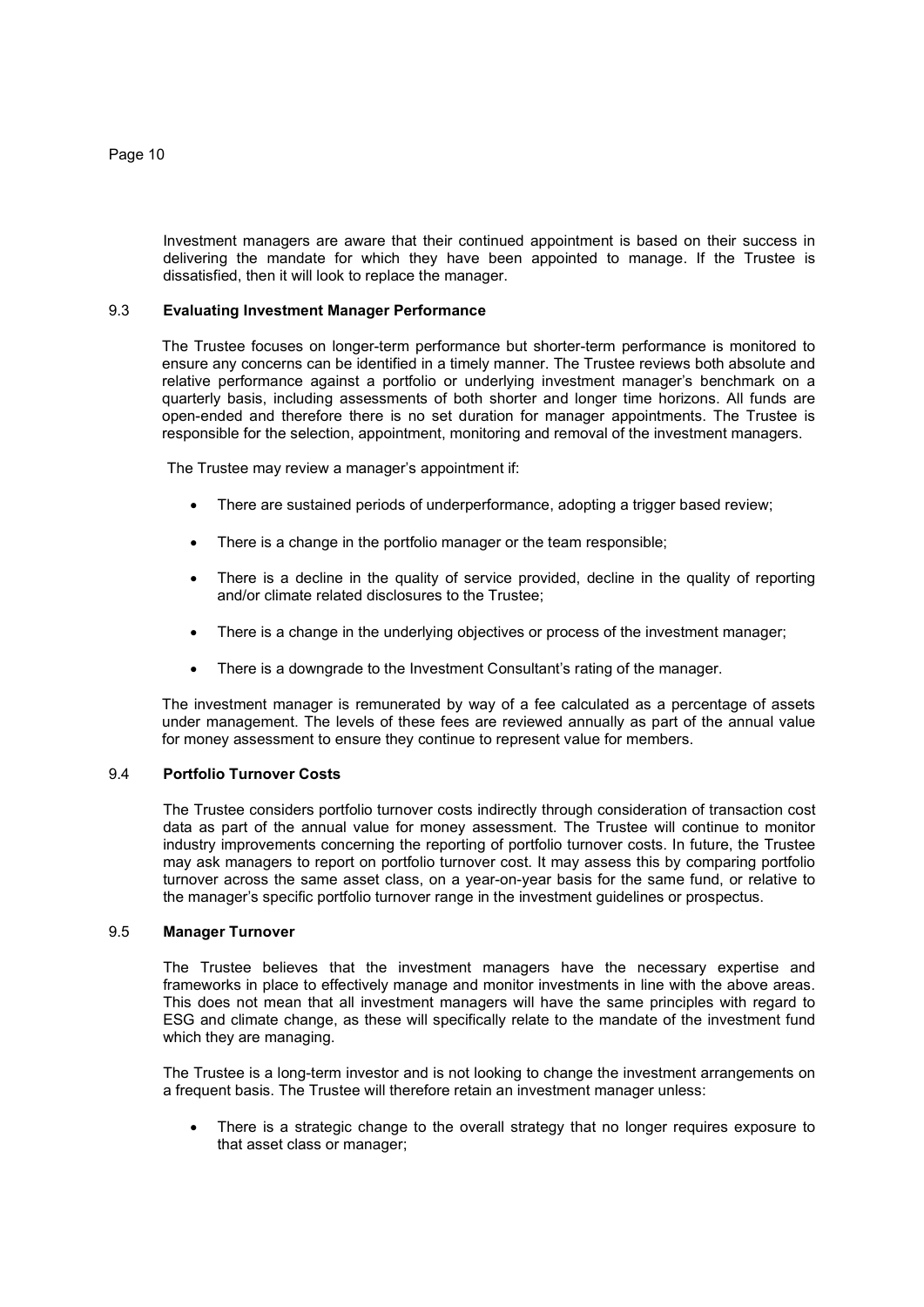- The basis on which the manager was appointed changes materially (e.g. manager fees or investment process);
- The manager appointed has been reviewed and the Trustee has decided to terminate the mandate.

## 10. **Compliance with this Statement**

- 10.1 The Trustee will monitor compliance with this Statement annually, or immediately after any change in strategy.
- 10.2 In particular, it will obtain written confirmation from the Fund Provider that it has given effect to the investment principles in this Statement so far as reasonably practicable and that in exercising any discretion the investment managers have done so in accordance with Section 4 of The Occupational Pension Schemes (Investment) Regulations 2005.

## 11. **Review of this Statement**

- 11.1 The Trustee will review this Statement at least once every three years and without delay after any significant change in investment policy.
- 11.2 Any change to this Statement will only be made after having obtained and considered the written advice of someone who the Trustee reasonably believes to be qualified by their ability in and practical experience of financial matters and to have the appropriate knowledge and experience of the management of pension scheme investments.

Signed on behalf of the Trustee of the HCA International Staff Retirement Benefit Scheme.

Signed: Ian Eggleden Date: 24 September 2020

Name: Ian Eggleden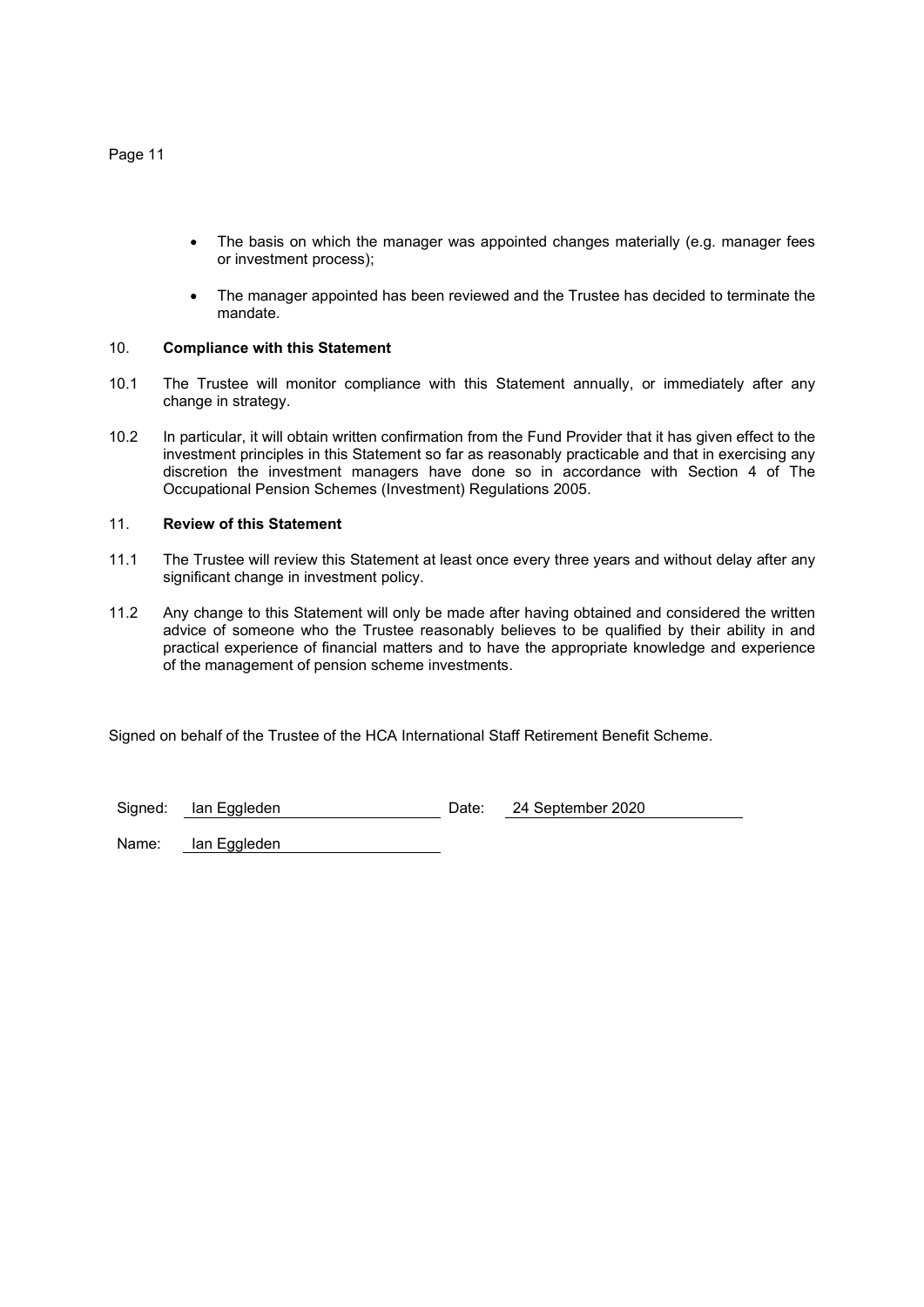## *Appendix A – Statement of Investment Principles – BlackRock (30:70) Currency Hedged Global Equity Index Fund, Default Option*

In April 2018 the Department for Work and Pensions ("DWP") amended the Occupational Pension Schemes (Charges and Governance) Regulations 2015, effective from 6 April 2018. In particular, the DWP's guidance in association with new regulations clarified the government's policy in relation to default investment arrangements in the receiving scheme when a member with self-select funds is mapped into new funds which most closely reflect their original choice. This applies when mapping member savings between arrangements but also to in-scheme changes.

The Scheme made a number of in-scheme changes to members' investment options in 2016. As part of these exercises and consistent with investment consultancy and legal advice, previous self-select funds were mapped across to new funds without members' consent. The Trustee has received further legal opinion that, as a result of the aforementioned mapping, new default funds were created.

The first of these funds impacted was the BlackRock (30:70) Currency Hedged Global Equity Index Fund.

## **A.2 Aims, Objectives and Policies**

The aims of the BlackRock (30:70) Currency Hedged Global Equity Index Fund, and the ways in which the Trustee seeks to achieve long term capital growth are detailed below:

*The fund invests primarily in equities, both in the UK and overseas markets. The fund has approximately 30% invested in the shares of UK companies. 60% is invested in overseas companies split between North America, Europe ex-UK and the Far East with the currency exposure hedged back to Sterling. The remaining 10% is invested in emerging markets equities. The fund aims to provide returns consistent with the markets in which it invests and provides broad exposure to countries around the world* 

## **A.3 Risk**

When designing the fund range offered to members, the Trustee has explicitly considered the trade-off between risk and expected returns for the funds offered to members. Risk is not considered in isolation, but in conjunction with expected investment returns and retirement outcomes for members.

In selecting assets, the Trustee considers the liquidity of the investments in the context of the likely needs of members. All assets are daily dealing and therefore should be realisable on member demand.

The Trustee has considered risks from a number of perspectives. The list below is not exhaustive but covers the main risks that the Trustee considers and how they are managed.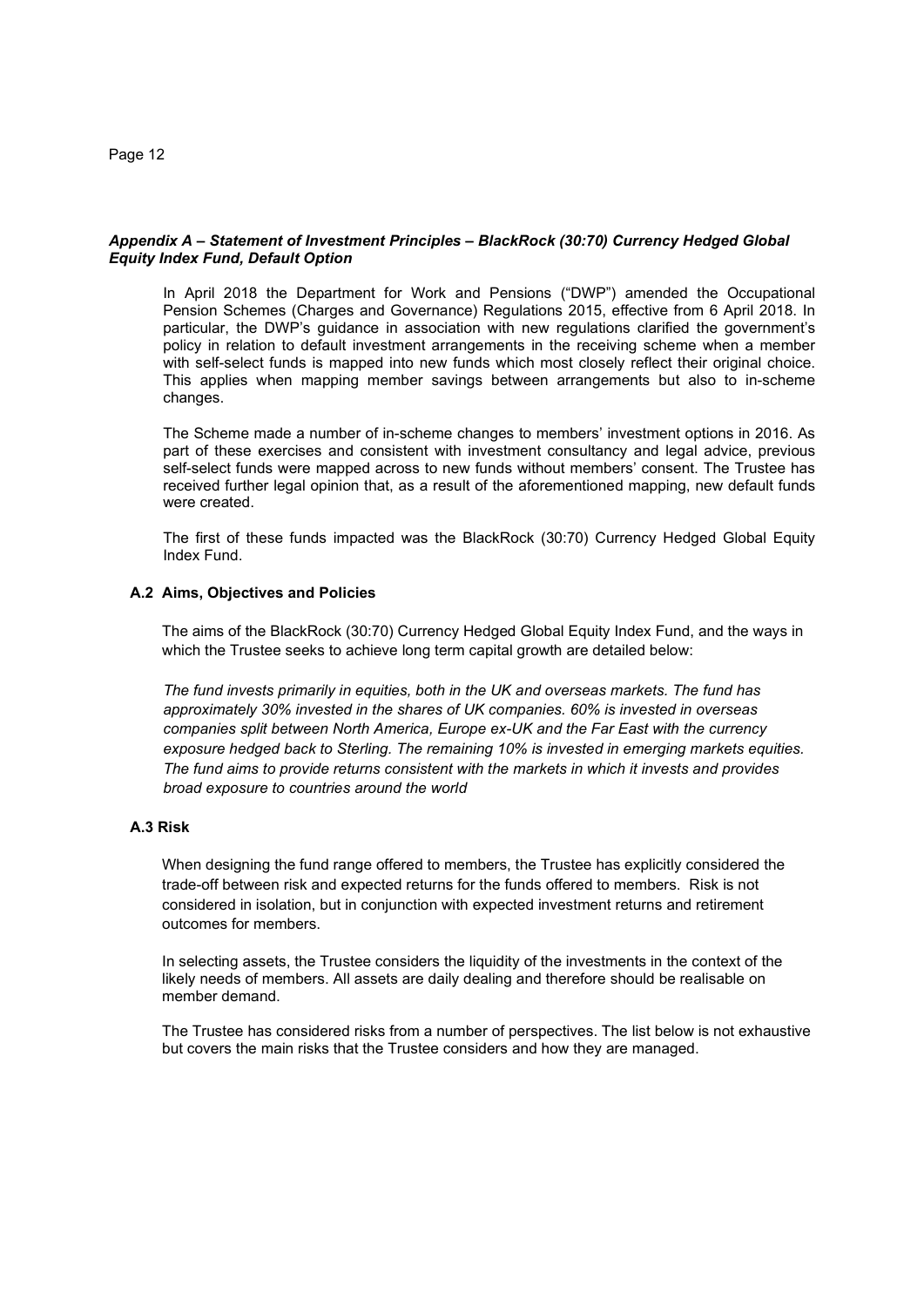| <b>Risk</b>                                            | How it is managed                                                                                                                                                                                                                                                 | How it is measured                                                                                                                                               |
|--------------------------------------------------------|-------------------------------------------------------------------------------------------------------------------------------------------------------------------------------------------------------------------------------------------------------------------|------------------------------------------------------------------------------------------------------------------------------------------------------------------|
| <b>Inflation Risk</b>                                  | The BlackRock (30:70) Currency<br><b>Hedged Global Equity Index Fund</b><br>invests in a diversified range of<br>equity securities which are<br>considered likely to grow in excess<br>of inflation.                                                              | Considering the real returns (i.e.<br>return above inflation) of the funds,<br>with positive values indicating<br>returns that have kept pace with<br>inflation. |
| <b>Pension</b><br><b>Conversion Risk</b>               | The BlackRock (30:70) Currency<br>Hedged Global Equity Index Fund is<br>considered appropriate for<br>members wishing to grow their<br>savings, and the Trustee believes<br>that is it appropriate for members<br>who are targeting growth in their<br>portfolio. | The Trustee makes available funds<br>that would be appropriate for<br>different retirement choices at<br>retirement.                                             |
| <b>Market Risk</b>                                     | The BlackRock (30:70) Currency<br>Hedged Global Equity Index Fund is<br>a diversified range of equity<br>securities which are considered<br>likely to increase in value over<br>longer time horizons.                                                             | Monitors the performance of the<br>BlackRock (30:70) Currency<br><b>Hedged Global Equity Index Fund</b><br>on a quarterly basis.                                 |
| <b>Counterparty Risk</b>                               | In line with the main DC section.                                                                                                                                                                                                                                 | Monitors the performance of the<br>BlackRock (30:70) Currency<br><b>Hedged Global Equity Index Fund</b><br>on a quarterly basis.                                 |
| <b>Currency Risk</b>                                   | The fund is invested in UK and<br>overseas securities with the<br>developed overseas currency<br>exposure hedged back to Sterling.<br>Members are able to select<br>appropriate options for their risk<br>appetite.                                               | Monitors the performance of funds<br>on a quarterly basis.<br>Considers the movements in<br>foreign currencies relative to pound<br>sterling.                    |
| <b>Operational Risk</b>                                | In line with the main DC Section.                                                                                                                                                                                                                                 | Monitor developments at Aviva,<br>taking advice from the Investment<br>Consultant.                                                                               |
| <b>Liquidity Risk</b>                                  | In line with the main DC Section.                                                                                                                                                                                                                                 | In line with the main DC Section.                                                                                                                                |
| <b>Valuation Risk</b>                                  | The underlying holdings within the<br>fund are liquid quoted assets.                                                                                                                                                                                              | In line with the main DC Section.                                                                                                                                |
| Environmental,<br>Social and<br><b>Governance Risk</b> | In line with the main DC Section.<br>The Trustee's policy on ESG risks is<br>set out in Section 8 of this<br>Statement.                                                                                                                                           | In line with the main DC Section.                                                                                                                                |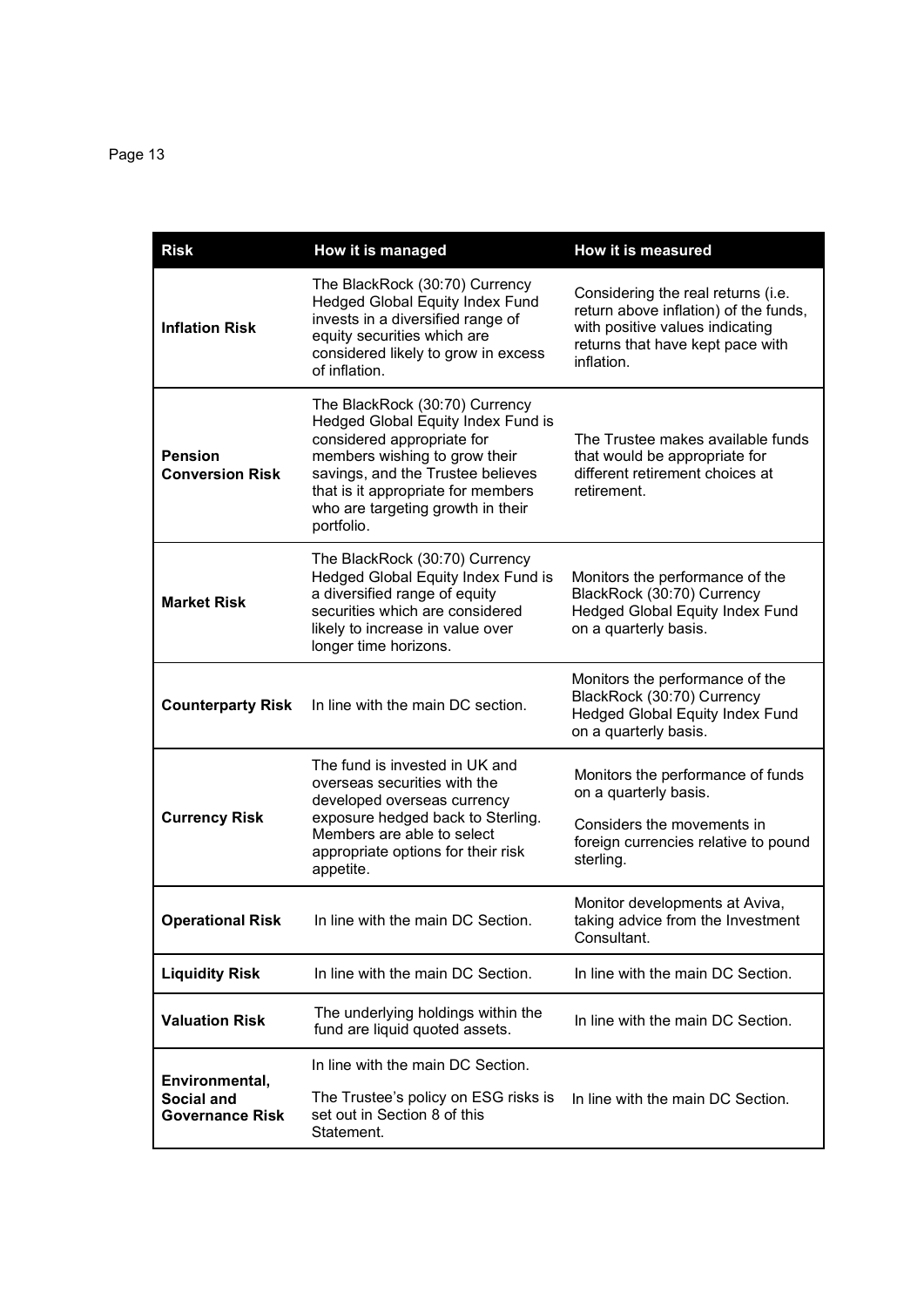| <b>Risk</b>                   | How it is managed                 | How it is measured                |
|-------------------------------|-----------------------------------|-----------------------------------|
| Manager Skill /<br>Alpha Risk | In line with the main DC Section. | In line with the main DC Section. |

The above items in Sections A.2 and A.3 are in relation to what the Trustee considers 'financially material considerations'. The Trustee believes the appropriate time horizon for which to assess these considerations within should be viewed at a member level. This will be dependent on the member's age and when they expect to retire.

#### **A.4 Members Interests**

The BlackRock (30:70) Currency Hedged Global Equity Index Fund is designed to meet its objective as outlined in section A.2.

In line with regulation requirements, the Trustee will continue to review this over time, at least triennially, or after significant changes to the Scheme's demographic profile, if sooner.

## *Appendix B – Statement of Investment Principles – Mercer Diversified Growth Fund, Default Option*

In April 2018 the Department for Work and Pensions ("DWP") amended the Occupational Pension Schemes (Charges and Governance) Regulations 2015, effective from 6 April 2018. In particular, the DWP's guidance in association with new regulations clarified the government's policy in relation to default investment arrangements in the receiving scheme when a member with selfselect funds is mapped into new funds which most closely reflect their original choice. This applies when mapping member savings between arrangements but also to in-scheme changes.

The Scheme made a number of in-scheme changes to members' investment options in 2016. As part of these exercises and consistent with investment consultancy and legal advice, previous self-select funds were mapped across to new funds without members' consent. The Trustee has received further legal opinion that, as a result of the aforementioned mapping, new default funds were created.

The second of these funds impacted was the Mercer Diversified Growth Fund.

## **B.2 Aims, Objectives and Policies**

The aims of the Mercer Diversified Growth Fund, and the ways in which the Trustee seeks to achieve these aims, are stated below:

*The fund invests in a broad range of asset classes focusing on passively managed instruments. The aim is to achieve returns of Cash +3.5% p.a. over the long term with reduced volatility when compared to global equity markets.*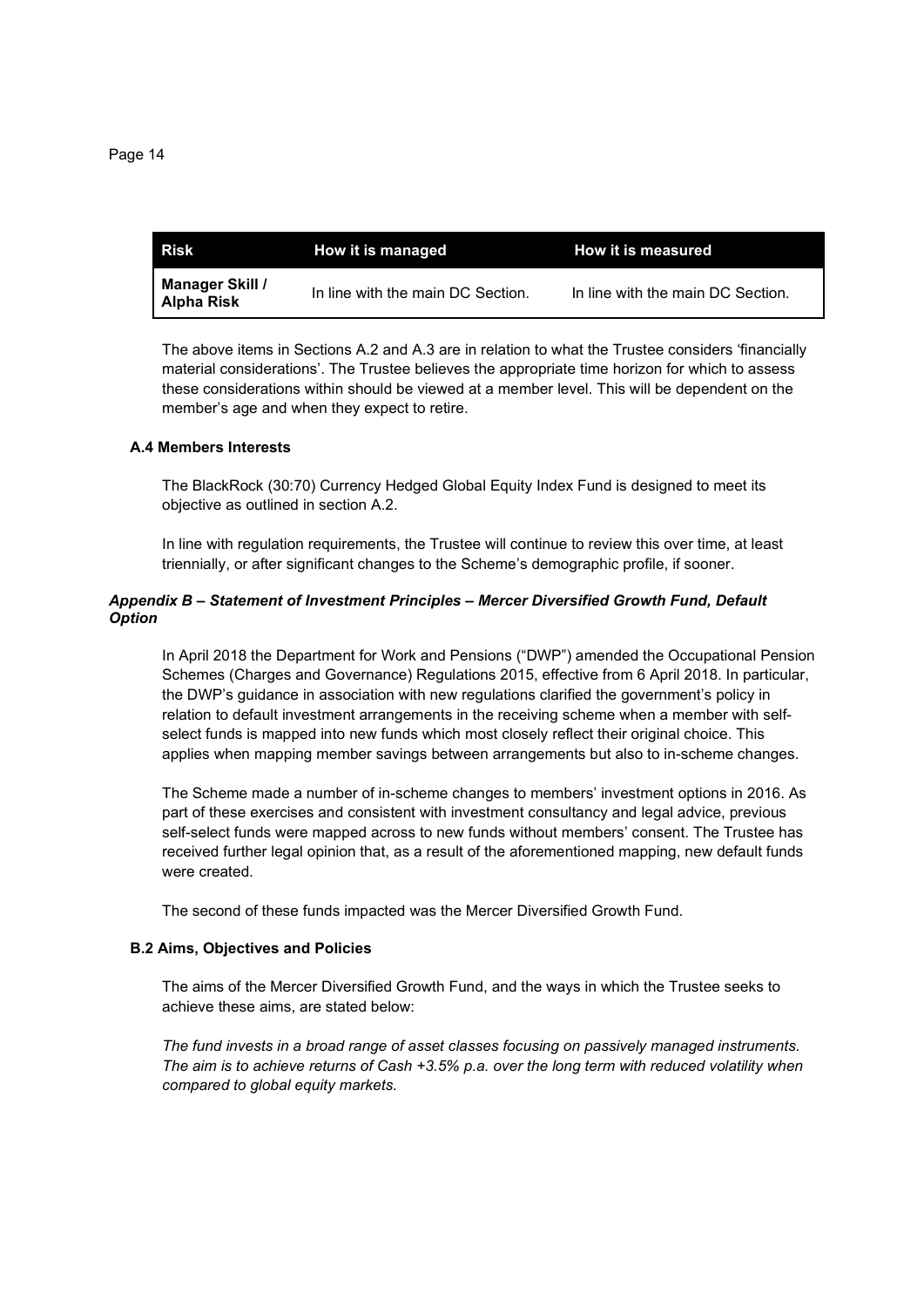## **B.3 Risk**

When designing the fund range offered to members, the Trustee has explicitly considered the trade-off between risk and expected returns for the funds offered to members. Risk is not considered in isolation, but in conjunction with expected investment returns and retirement outcomes for members.

In selecting assets, the Trustee considers the liquidity of the investments in the context of the likely needs of members. All assets are daily dealing and therefore should be realisable on member demand.

The Trustee has considered risks from a number of perspectives. The list below is not exhaustive but covers the main risks that the Trustee considers and how they are managed.

| <b>Risk</b>                              | How it is managed                                                                                                                                                                                                                  | How it is measured                                                                                                                                               |
|------------------------------------------|------------------------------------------------------------------------------------------------------------------------------------------------------------------------------------------------------------------------------------|------------------------------------------------------------------------------------------------------------------------------------------------------------------|
| <b>Inflation Risk</b>                    | The Mercer Diversified Growth Fund<br>invests in a diversified range of<br>securities which are considered<br>likely to grow in excess of inflation.                                                                               | Considering the real returns (i.e.<br>return above inflation) of the funds,<br>with positive values indicating<br>returns that have kept pace with<br>inflation. |
| <b>Pension</b><br><b>Conversion Risk</b> | The Mercer Diversified Growth Fund<br>is considered appropriate for<br>members wishing to grow their<br>savings, and the Trustee believes<br>that is it appropriate for members<br>who are targeting growth in their<br>portfolio. | The Trustee makes available funds<br>that would be appropriate for<br>different retirement choices at<br>retirement.                                             |
| <b>Market Risk</b>                       | The Mercer Diversified Growth Fund<br>is a diversified range of equity<br>securities which are considered<br>likely to increase in value over<br>longer time horizons.                                                             | Monitors the performance of the<br>Mercer Diversified Growth Fund on<br>a quarterly basis.                                                                       |
| <b>Counterparty Risk</b>                 | In line with the main DC section.                                                                                                                                                                                                  | Monitors the performance of the<br>Mercer Diversified Growth Fund on<br>a quarterly basis.                                                                       |
| <b>Currency Risk</b>                     | The fund is invested in UK and<br>overseas securities with the<br>developed overseas currency<br>exposure hedged back to Sterling.<br>Members are able to select<br>appropriate options for their risk<br>appetite.                | Monitors the performance of funds<br>on a quarterly basis.<br>Considers the movements in<br>foreign currencies relative to pound<br>sterling.                    |
| <b>Operational Risk</b>                  | In line with the main DC Section.                                                                                                                                                                                                  | Monitor developments at Aviva,<br>taking advice from the Investment<br>Consultant.                                                                               |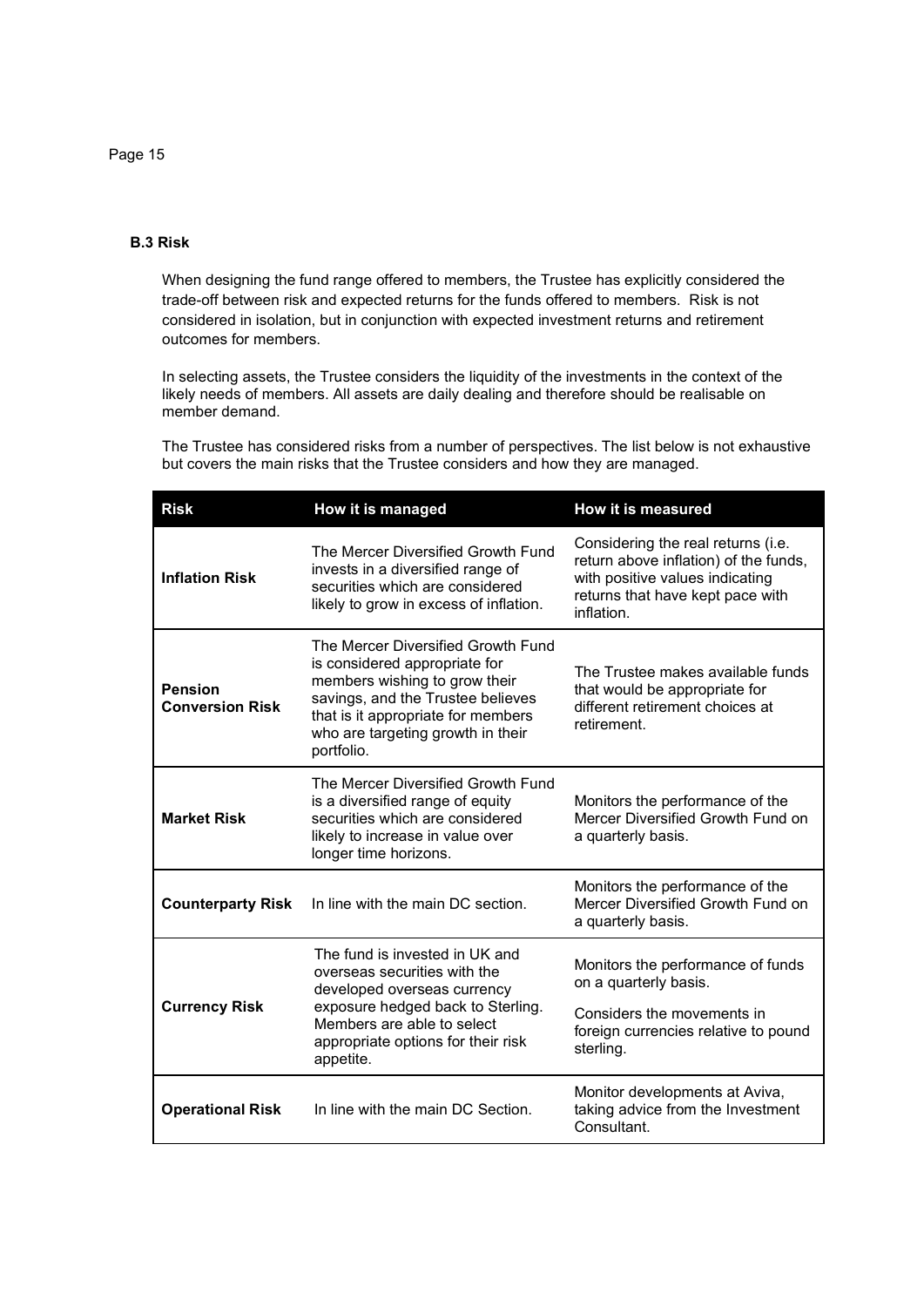| <b>Risk</b>                          | How it is managed                                                                  | How it is measured                |
|--------------------------------------|------------------------------------------------------------------------------------|-----------------------------------|
| <b>Liquidity Risk</b>                | In line with the main DC Section.                                                  | In line with the main DC Section. |
| <b>Valuation Risk</b>                | The underlying holdings within the<br>fund are liquid quoted assets.               | In line with the main DC Section. |
| Environmental,                       | In line with the main DC Section.                                                  |                                   |
| Social and<br><b>Governance Risk</b> | The Trustees' policy on ESG risks is<br>set out in Section 8 of this<br>Statement. | In line with the main DC Section. |
| Manager Skill /<br><b>Alpha Risk</b> | In line with the main DC Section.                                                  | In line with the main DC Section. |

The above items in Sections B.2 and B.3 are in relation to what the Trustee considers 'financially material considerations'. The Trustee believes the appropriate time horizon for which to assess these considerations within should be viewed at a member level. This will be dependent on the member's age and when they expect to retire.

## **B.4 Members Interests**

The Mercer Diversified Growth Fund is designed to meet its objective as outlined in section B.2.

In line with regulation requirements, the Trustee will continue to review this over time, at least triennially, or after significant changes to the Scheme's demographic profile, if sooner.

## *Appendix C – Statement of Investment Principles – Mercer Pre-Retirement Fund, Default Option*

In April 2018 the Department for Work and Pensions ("DWP") amended the Occupational Pension Schemes (Charges and Governance) Regulations 2015, effective from 6 April 2018. In particular, the DWP's guidance in association with new regulations clarified the government's policy in relation to default investment arrangements in the receiving scheme when a member with selfselect funds is mapped into new funds which most closely reflect their original choice. This applies when mapping member savings between arrangements but also to in-scheme changes.

The Scheme made a number of in-scheme changes to members' investment options in 2016. As part of these exercises and consistent with investment consultancy and legal advice, previous self-select funds were mapped across to new funds without members' consent. The Trustee has received further legal opinion that, as a result of the aforementioned mapping, new default funds were created.

The third of these funds impacted was the Mercer Pre-Retirement Fund.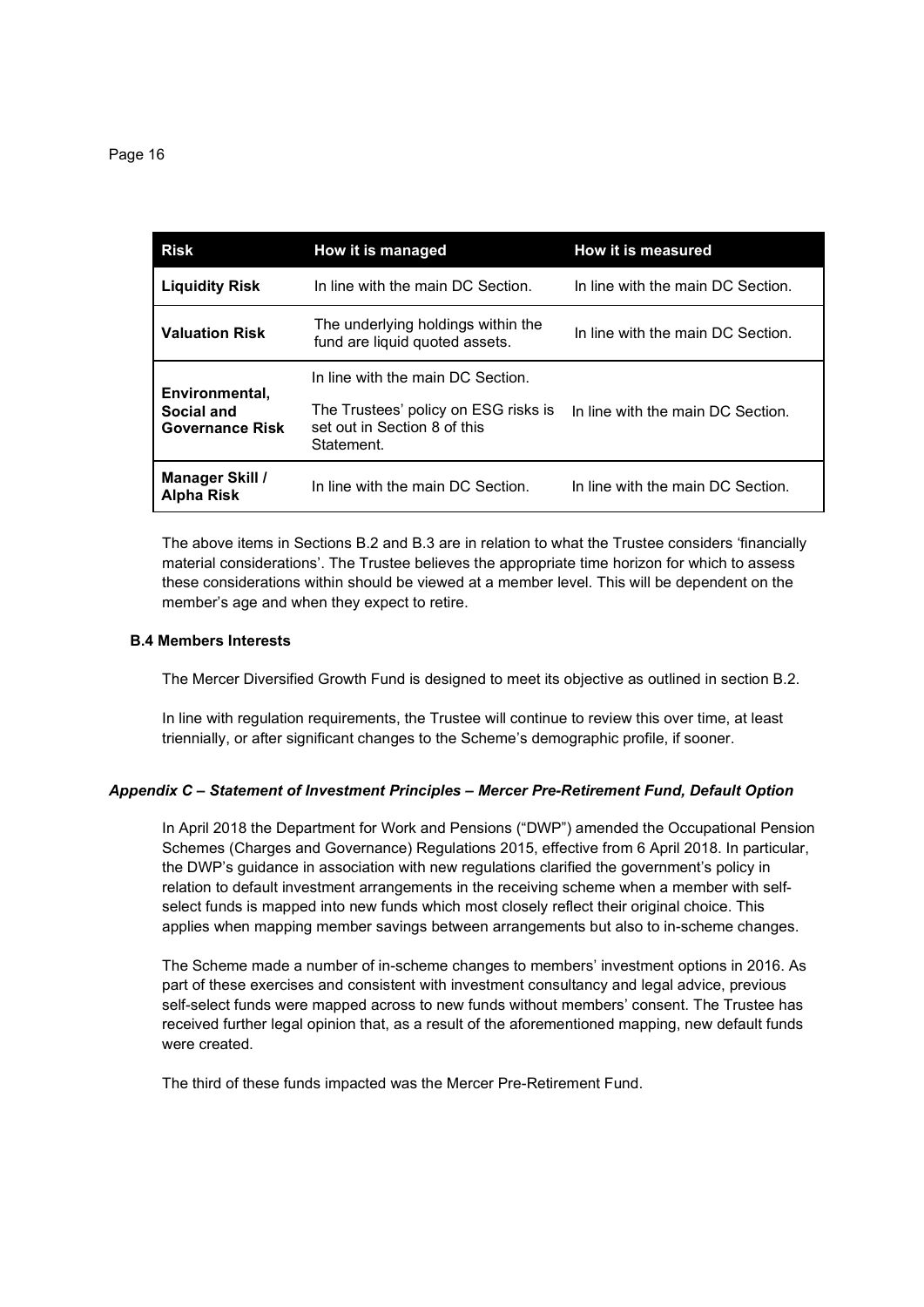**C.2 Aims, Objectives and Policies** 

The aims of the Mercer Pre-Retirement fund, and the ways in which the Trustee seeks to achieve these aims, are stated below:

 *The fund aims to match ongoing changes in annuity prices, so invests in assets that reflect the investments underlying a typical non-inflation linked pension annuity product.* 

## **C.3 Risk**

When designing the fund range offered to members, the Trustee has explicitly considered the trade-off between risk and expected returns for the funds offered to members. Risk is not considered in isolation, but in conjunction with expected investment returns and retirement outcomes for members.

In selecting assets, the Trustee considers the liquidity of the investments in the context of the likely needs of members. All assets are daily dealing and therefore should be realisable on member demand.

The Trustee has considered risks from a number of perspectives. The list below is not exhaustive but covers the main risks that the Trustee considers and how they are managed.

| <b>Risk</b>                              | How it is managed                                                                                                                                                                                                           | How it is measured                                                                                                                                               |
|------------------------------------------|-----------------------------------------------------------------------------------------------------------------------------------------------------------------------------------------------------------------------------|------------------------------------------------------------------------------------------------------------------------------------------------------------------|
| <b>Inflation Risk</b>                    | The Mercer Pre-Retirement Fund<br>invests in a diversified range of<br>equity securities which are<br>considered likely to grow in excess<br>of inflation.                                                                  | Considering the real returns (i.e.<br>return above inflation) of the funds,<br>with positive values indicating<br>returns that have kept pace with<br>inflation. |
| <b>Pension</b><br><b>Conversion Risk</b> | The Mercer Pre-Retirement Fund is<br>considered appropriate for members<br>wishing to grow their savings, and<br>the Trustee believes that is it<br>appropriate for members who are<br>targeting growth in their portfolio. | The Trustee makes available funds<br>that would be appropriate for<br>different retirement choices at<br>retirement.                                             |
| <b>Market Risk</b>                       | The Mercer Pre-Retirement Fund is<br>a diversified range of equity<br>securities which are considered<br>likely to increase in value over<br>longer time horizons.                                                          | Monitors the performance of the<br>Global Equity strategy on a<br>quarterly basis.                                                                               |
| <b>Counterparty Risk</b>                 | In line with the main DC section.                                                                                                                                                                                           | Monitors the performance of the<br>Mercer Pre-Retirement Fund on a<br>quarterly basis.                                                                           |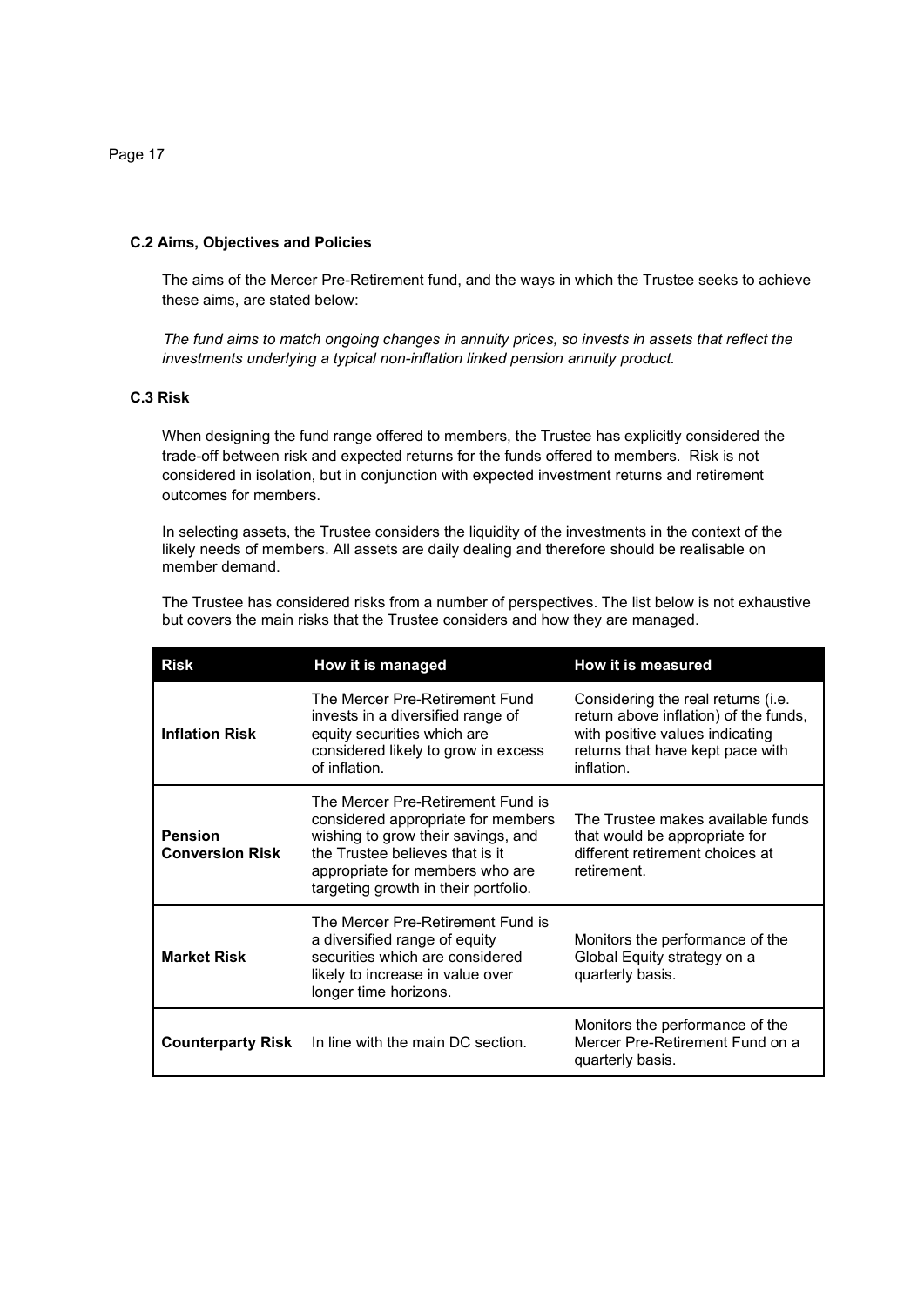| <b>Risk</b>                                            | How it is managed                                                                                                                                                                                                   | How it is measured                                                                                                                            |
|--------------------------------------------------------|---------------------------------------------------------------------------------------------------------------------------------------------------------------------------------------------------------------------|-----------------------------------------------------------------------------------------------------------------------------------------------|
| <b>Currency Risk</b>                                   | The fund is invested in UK and<br>overseas securities with the<br>developed overseas currency<br>exposure hedged back to Sterling.<br>Members are able to select<br>appropriate options for their risk<br>appetite. | Monitors the performance of funds<br>on a quarterly basis.<br>Considers the movements in<br>foreign currencies relative to pound<br>sterling. |
| <b>Operational Risk</b>                                | In line with the main DC Section.                                                                                                                                                                                   | Monitor developments at Aviva,<br>taking advice from the Investment<br>Consultant.                                                            |
| <b>Liquidity Risk</b>                                  | In line with the main DC Section.                                                                                                                                                                                   | In line with the main DC Section.                                                                                                             |
| <b>Valuation Risk</b>                                  | The underlying holdings within the<br>fund are liquid quoted assets.                                                                                                                                                | In line with the main DC Section.                                                                                                             |
| Environmental,<br>Social and<br><b>Governance Risk</b> | In line with the main DC Section.<br>The Trustees' policy on ESG risks is<br>set out in Section 8 of this<br>Statement.                                                                                             | In line with the main DC Section.                                                                                                             |
| <b>Manager Skill /</b><br><b>Alpha Risk</b>            | In line with the main DC Section.                                                                                                                                                                                   | In line with the main DC Section.                                                                                                             |

The above items in Sections C.2 and C.3 are in relation to what the Trustee consider 'financially material considerations'. The Trustee believes the appropriate time horizon for which to assess these considerations within should be viewed at a member level. This will be dependent on the member's age and when they expect to retire.

## **C.4 Members Interests**

The Mercer Pre-Retirement Fund is designed to meet its objective as outlined in section C.2.

In line with regulation requirements, the Trustee will continue to review this over time, at least triennially, or after significant changes to the Scheme's demographic profile, if sooner.

## *Appendix D – Statement of Investment Principles – Mercer Growth Fund, Default Option*

In April 2018 the Department for Work and Pensions ("DWP") amended the Occupational Pension Schemes (Charges and Governance) Regulations 2015, effective from 6 April 2018. In particular, the DWP's guidance in association with new regulations clarified the government's policy in relation to default investment arrangements in the receiving scheme when a member with selfselect funds is mapped into new funds which most closely reflect their original choice. This applies when mapping member savings between arrangements but also to in-scheme changes.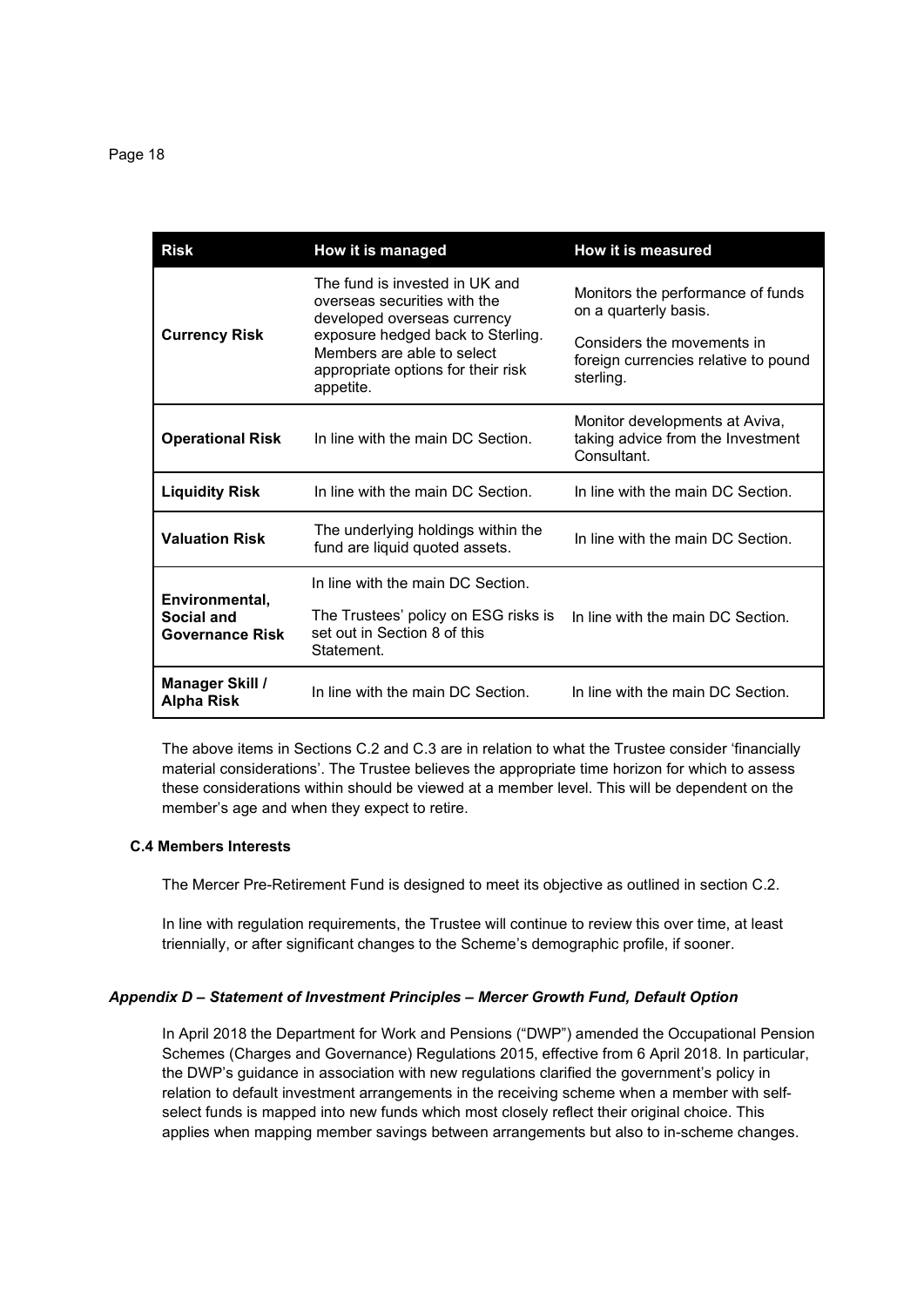The Scheme made a number of in-scheme changes to members' investment options in 2016. As part of these exercises and consistent with investment consultancy and legal advice, previous self-select funds were mapped across to new funds without members' consent. The Trustee has received further legal opinion that, as a result of the aforementioned mapping, new default funds were created.

The fourth of these funds impacted was the Mercer Growth Fund.

## **D.2 Aims, Objectives and Policies**

The aims of the Mercer Growth Fund, and the ways in which the Trustee seeks to achieve these aims, are stated below:

 *The fund aims to produce moderate to high levels of long-term capital growth. It will operate on a fund of funds basis.* 

## **D.3 Risk**

When designing the fund range offered to members, the Trustee has explicitly considered the trade-off between risk and expected returns for the funds offered to members. Risk is not considered in isolation, but in conjunction with expected investment returns and retirement outcomes for members.

In selecting assets, the Trustee considers the liquidity of the investments in the context of the likely needs of members. All assets are daily dealing and therefore should be realisable on member demand.

The Trustee has considered risks from a number of perspectives. The list below is not exhaustive but covers the main risks that the Trustee considers and how they are managed.

| <b>Risk</b>                              | How it is managed                                                                                                                                                                                                   | How it is measured                                                                                                                                               |
|------------------------------------------|---------------------------------------------------------------------------------------------------------------------------------------------------------------------------------------------------------------------|------------------------------------------------------------------------------------------------------------------------------------------------------------------|
| <b>Inflation Risk</b>                    | The Mercer Growth Fund invests in<br>a diversified range of equity<br>securities which are considered<br>likely to grow in excess of inflation.                                                                     | Considering the real returns (i.e.<br>return above inflation) of the funds,<br>with positive values indicating<br>returns that have kept pace with<br>inflation. |
| <b>Pension</b><br><b>Conversion Risk</b> | The Mercer Growth Fund is<br>considered appropriate for members<br>wishing to grow their savings, and<br>the Trustee believes that is it<br>appropriate for members who are<br>targeting growth in their portfolio. | The Trustee makes available funds<br>that would be appropriate for<br>different retirement choices at<br>retirement.                                             |